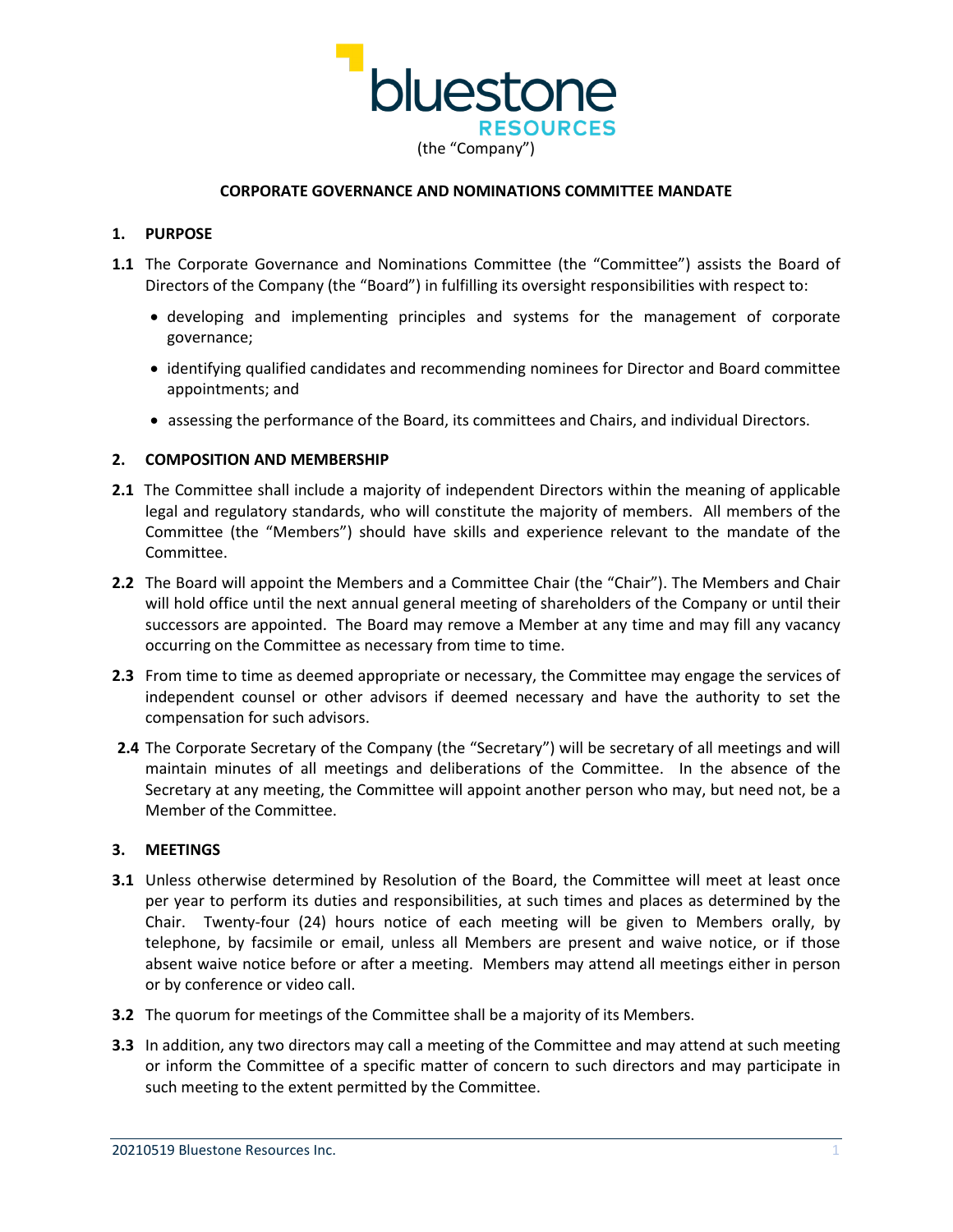# **4. DUTIES AND RESPONSIBILITIES**

- **4.1** The Committee shall report to the Board at regularly scheduled meetings on matters coming before the Committee, which may include but are not limited to matters arising from the following duties and responsibilities of the Committee:
	- conduct a periodic review of the Company's corporate governance policies and annual disclosure of such, considering the current regulatory guidelines and rules and other information sources which the Committee deems appropriate;
	- oversee and recommend periodic revisions of written mandates and terms of reference for the Board and for each of the committees of the Board, position descriptions of the Chair, CEO and committee Chairs, and the Company's Code of Ethics;
	- review the composition and size of the Board and its committee structure, and the independence of the directors, and make recommendations to the Board for changes;
	- identify qualified candidates, recommend and recruit new directors to the Board;
	- recommend to the Board all nominees for election, appointment or re-election to the Board;
	- oversee and recommend periodic revisions to the orientation and education program for new directors and to Directors' reference materials;
	- perform periodic reviews, in the manner and to the extent the Committee deems appropriate and considering the suggestions of the directors, on the effectiveness of the performance of the Board as a whole, the committees of the Board, the Chair and the individual directors, identifying specific areas in which directors, the committees, and the Board's effectiveness may be enhanced;
	- recommend to the Board the engagement of any outside expert by any director at the expense of the Company when appropriate and necessary for allowing the proper discharge of such director's duties and responsibilities;
	- request from each director and review on an annual basis the boards and committees of the boards of public companies on which the directors serve to determine if such service is consistent with the Company's conflict of interest standards;
	- review related-party transactions for appropriate disclosure, where required, and to protect the Company's interests;
	- establish guidelines for external corporate disclosures (other than those disclosures reviewed by the Audit Committee) to assess their accuracy, credibility and impact;
	- review compliance with the Company's policies and periodically review and recommend changes to the policies; and
	- undertake other assignments related to corporate governance that may be requested by the Board.

#### **5. ACCESS TO INFORMATION AND AUTHORITY**

**5.1** The Committee will be granted unrestricted access to all information regarding the Company and all directors, officers, employees, consultants and contractors will be directed to cooperate as requested by Members. The Committee has the authority to retain, at the Company's expense, independent legal, financial and other advisors, consultants and experts, to assist the Committee in fulfilling its duties and responsibilities.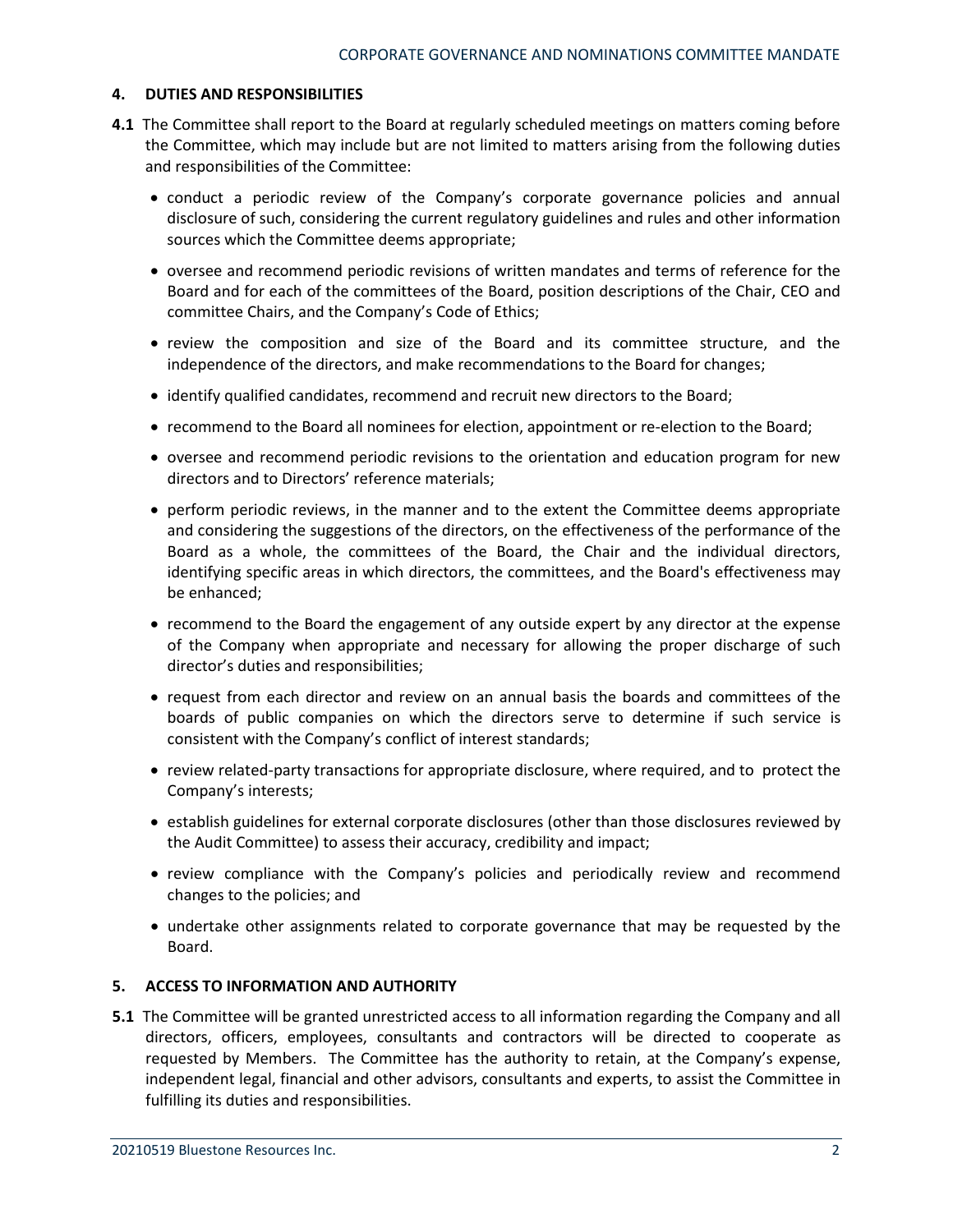## **6. REVIEW OF MANDATE**

**6.1** The Committee will annually review and assess the adequacy of this Mandate and recommend any proposed changes to the Board for consideration.

#### **7. RESPONSIBILITIES OF THE COMMITTEE CHAIR**

- **7.1** The Committee Chair is responsible for the management and effective performance of the Committee and provides leadership to the Committee in fulfilling its mandate and any other matters delegated to it by the Board. The Committee Chair's responsibilities include:
	- establishing the frequency of Committee meetings and reviewing the agendas for meetings;
	- presiding over Committee meetings;
	- facilitating the flow of information to and from the Committee and fostering an environment in which Committee members may ask questions and express their viewpoints;
	- reporting to the Board with respect to the significant activities of the Committee and any recommendations of the Committee; and
	- taking such other steps as are reasonably required for the Committee to carry out its mandate.

Original approval date: March 8, 2018 Revised date: December 10, 2020 Approved by: Board of Directors